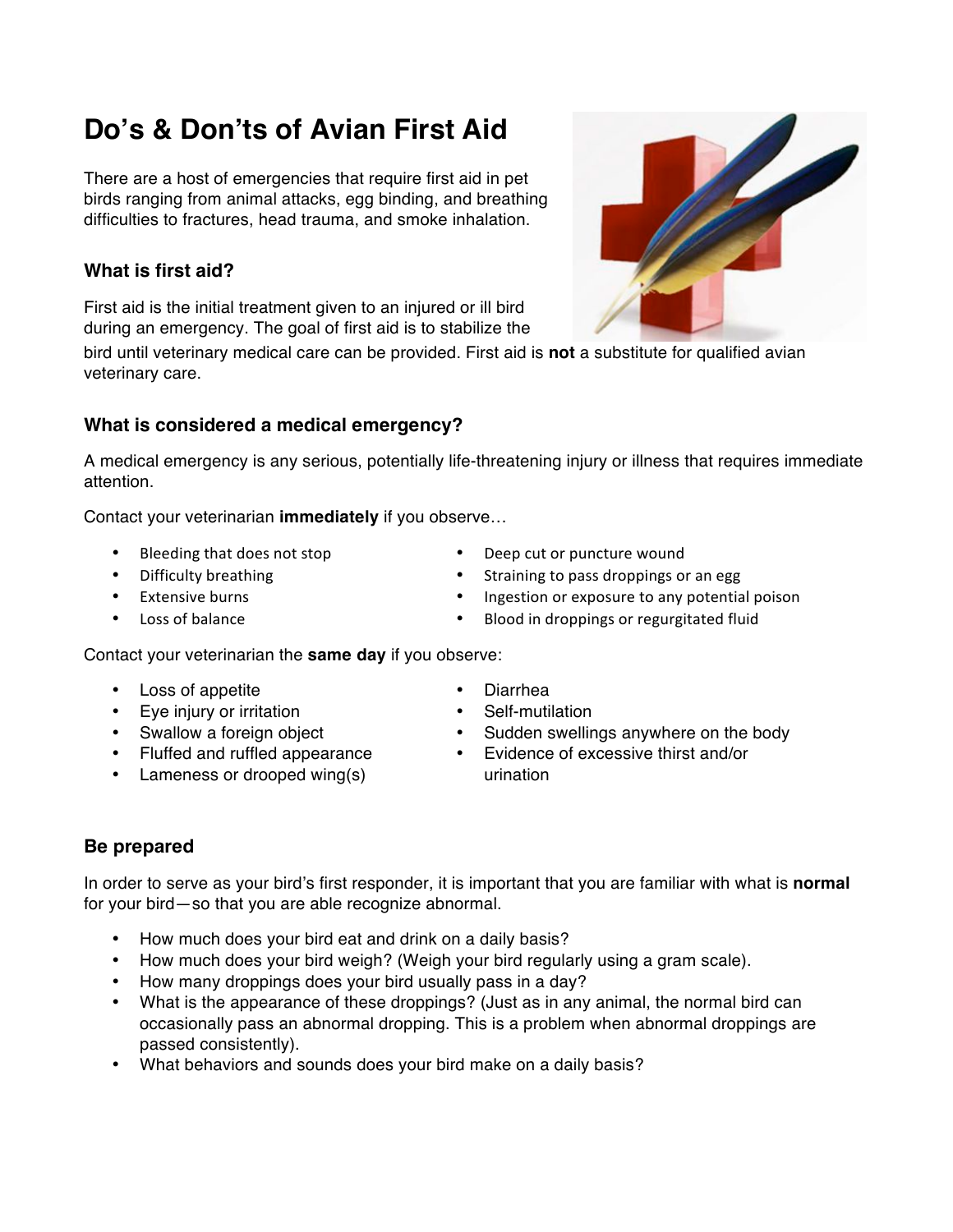Your avian veterinarian can also show you the correct way to **safely** capture and hold your bird to prevent injury to you and your bird. If you cannot adequately restrain your bird, you will be unable to safely evaluate injuries.

You will also want to have a first aid kit and other supplies available. Keep all equipment close together in one convenient place including a home hospital cage, gram scale, towel for capture and restraint, and a first aid kit.

### **Home hospital cage**

The hospital cage or makeshift incubator is one of the most important items you will need in case of an emergency. To create a hospital cage, you will need…

- Cage, crate, or aquarium
- Food and water containers
- Perches
- Paper
- Heating pad or heat tapes (DO NOT use a lamp as this can burn the skin and dry mucus membranes all while disrupting your bird's normal day/night rhythm)
- Thermometer

The hospital cage can also serve as the carrier to transport your bird to the veterinarian, if need be.

### **First aid kit**

The first aid kit can include the following equipment:

| Dilute solution is used to clean wounds                                                                     |
|-------------------------------------------------------------------------------------------------------------|
| In case you are injured                                                                                     |
| For your avian veterinarian and the poison control center                                                   |
|                                                                                                             |
| Used to apply medications and clean wounds                                                                  |
| Used to rinse foreign objects from eyes or wounds.                                                          |
|                                                                                                             |
| Helps to remove blood from feathers                                                                         |
| To protect hands & to prevent the spread of bacteria to wounds<br>while cleaning.                           |
| Penlight or even a flashlight to improve visibility                                                         |
| Can be used to smooth broken beaks and nails                                                                |
|                                                                                                             |
|                                                                                                             |
| NEVER apply styptic gel or powder to major wounds, vent, inside<br>of the mouth, or to the eyes or eyelids. |
|                                                                                                             |
| To remove debris from wounds, splinters, and ticks                                                          |
| Take notes on your observations & treatments. Do not rely upon<br>your memory in a stressful situation.     |
|                                                                                                             |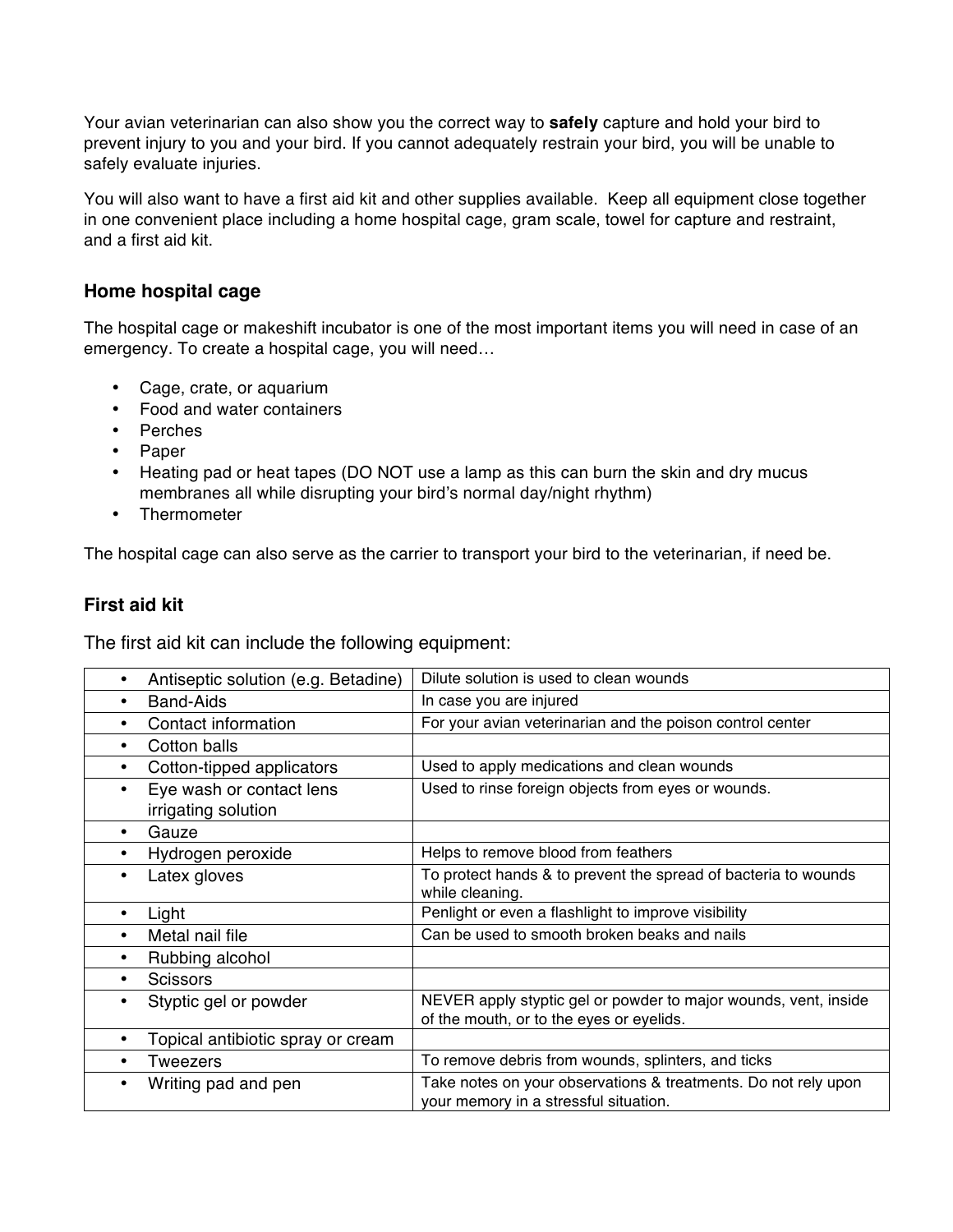# **Supportive care**

Most, but not all emergencies (*see head trauma below*) will benefit from general supportive care:

- Place your bird in the hospital cage, providing supplemental heat (target 85 F or 29.4 C)
- Provide easy access to food and water.
- Provide normal ambient light during the day to stimulate eating and drinking.
- Keep your bird calm and quite. No handling unless absolutely necessary.
- Monitor your pet for changes in condition.

# **Specific advice for specific emergencies:**

## Animal attacks

Seek veterinary attention immediately, even if your bird looks normal after an attack or the physical contact appeared light. Puncture wounds can be subtle and bites can also cause crushing and internal injury.

## Bleeding

Determine the source of the bleeding. If the bleeding is minimal, place your bird in the hospital cage and observe to see if the bleeding stops on its own. Schedule a veterinary appointment for any additional medical treatment that may be necessary.

If the bleeding does not stop within 5 minutes, first aid should be initiated. Manually restrain your pet, using the safe techniques demonstrated by your veterinarian…

- *Minor skin wounds*: Apply firm, gentle, continuous pressure for at least 1-2 minutes.
- *Broken blood feather:* Apply styptic gel/powder and direct pressure for 1-2 minutes. Do not pull the blood feather. This is a painful, traumatic procedure only rarely performed by avian with proper equipment, pain medication, and/or anesthesia available.
- *Bleeding beak/nail*: Wipe away the blood, provide general supportive care (*see above*), and monitor for 1 hour (*see below*).

After bleeding has stopped, observe your bird for approximately 1 hour to be sure bleeding does not recur. Schedule a veterinary appointment for any additional medical treatment that may be necessary.

If you cannot stop the bleeding, if bleeding recurs, or if your bird is weak and listless, contact your avian veterinarian immediately.